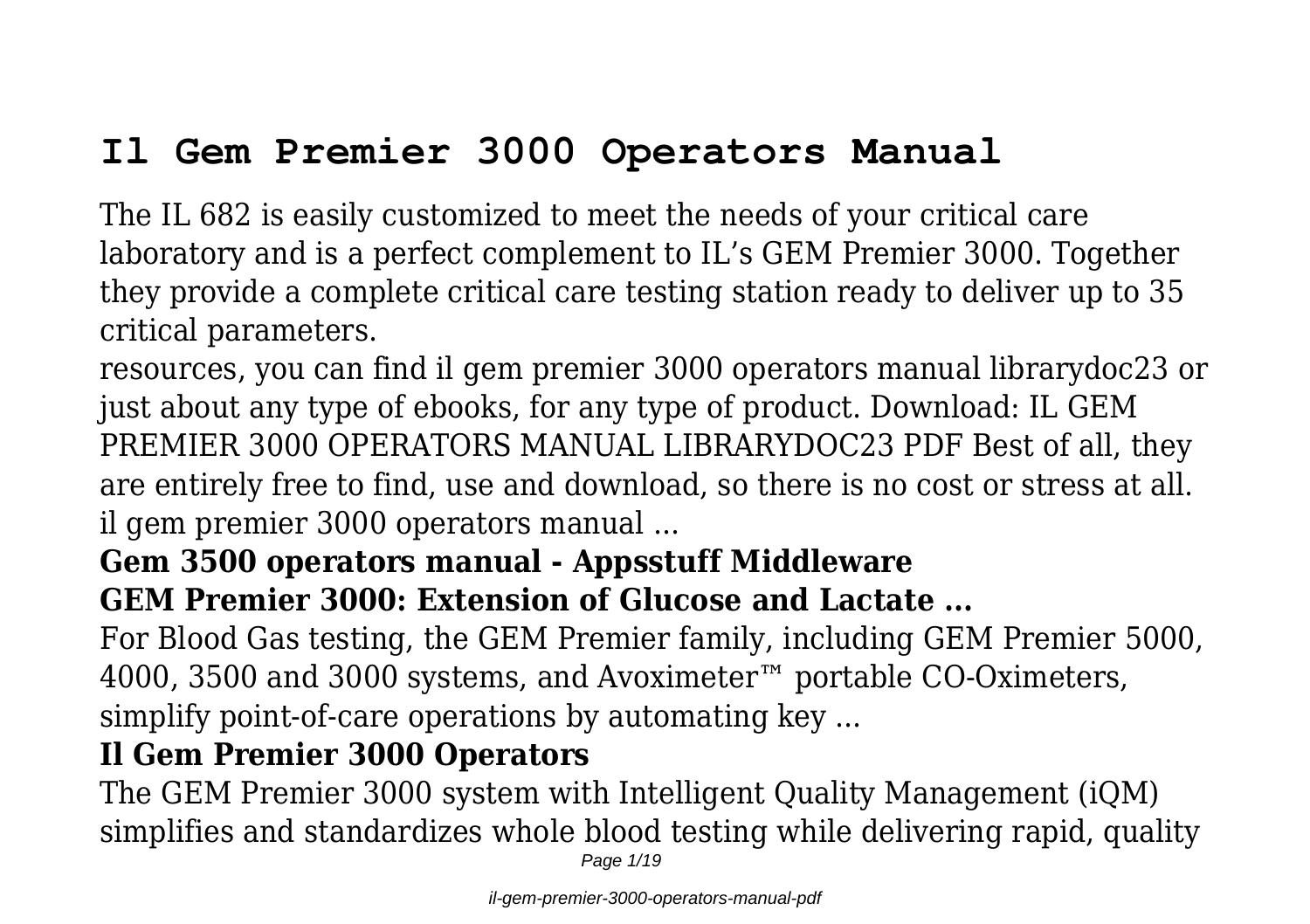results in the laboratory or at the point-of-care. The Standard of Care in Acute Care Diagnostics.

# **GEM Premier 3000 | Instrumentation Laboratory Worldwide**

Laboratory (IL), is a fully automated Quality Assurance system for use on IL's GEM Premier 3000 analyzer. iQM replaces the need for conventional external Quality Control (QC) with its combination of software, Process Control (PC) Solutions, and Calibration Validaton Product (CVP) components.

**The GEM Premier 3000 Management (iQM & Statistical Validation** GEM Premier 3000; Whole Blood Hemostasis Testing. ... The GEM Premier 4000 system measures pH, blood gases, electrolytes, metabolites, ... GEMweb Plus 500 Custom Connectivity is designed to simplify operator supervision and quality management with full traceability. All from a single interface, whether accessed in the lab, at the point-of-care ...

# **GEM Premier 4000 | Instrumentation Laboratory Worldwide**

GEM Premier 4000 Operator's Guide. 3. LIMITED WARRANTY. Manufacturer responsibility for safety and performance. Instrumentation Laboratory (IL) is Page 2/19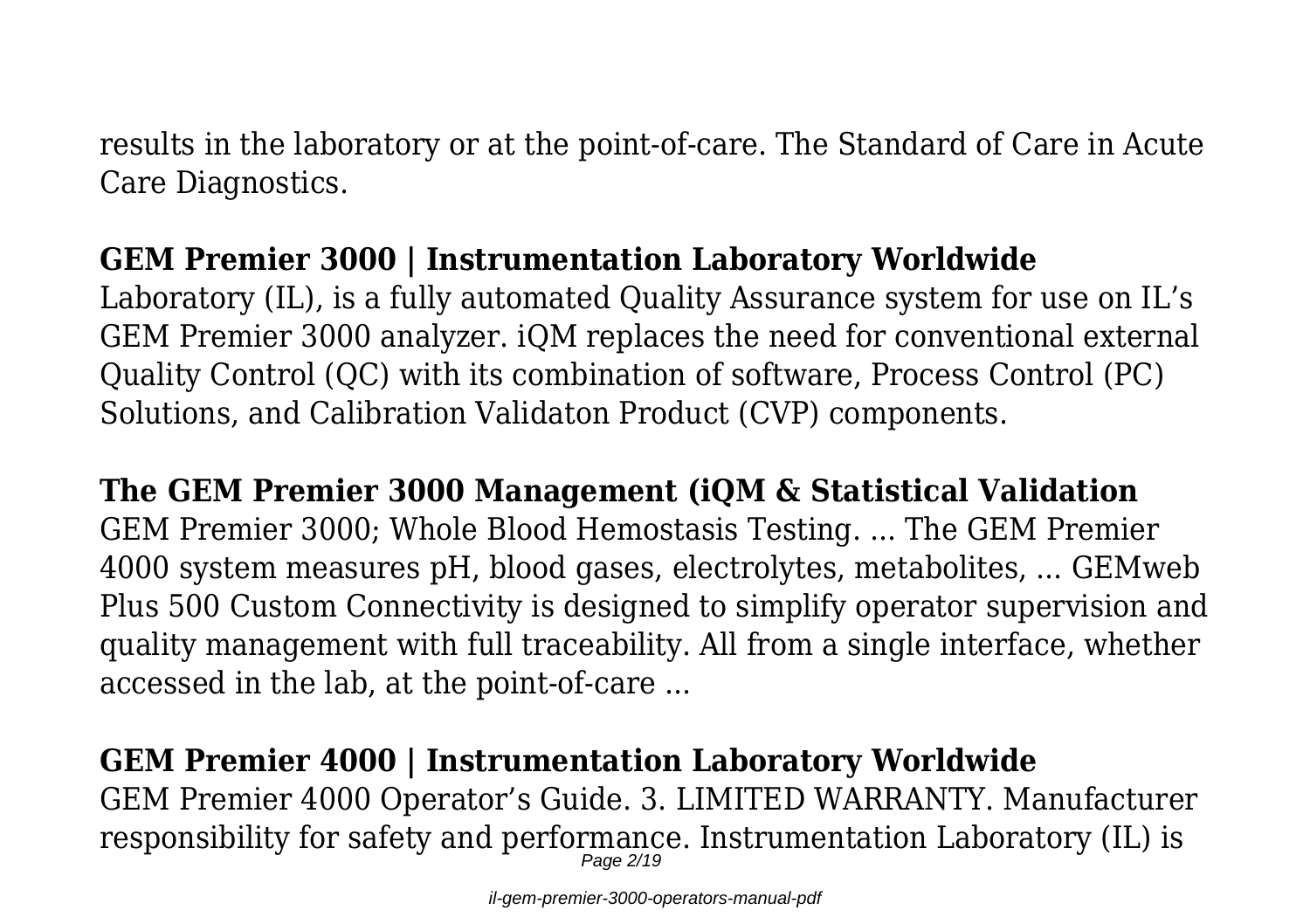Instrumentation Laboratory – GEM Premier 3500Test Assured in Critical Care Diagnostics, Building on the unprecedented testing simplicity, flexibility and reliab. ... GEM Premier 3000, the GEM ...

#### **Gem 3500 operators manual - Appsstuff Middleware**

resources, you can find il gem premier 3000 operators manual librarydoc23 or just about any type of ebooks, for any type of product. Download: IL GEM PREMIER 3000 OPERATORS MANUAL LIBRARYDOC23 PDF Best of all, they are entirely free to find, use and download, so there is no cost or stress at all. il gem premier 3000 operators manual ...

# **IL GEM PREMIER 3000 OPERATORS MANUAL LIBRARYDOC23 PDF**

The GEM OPL CO-Oximeter can be used in the laboratory or for Point-of-Care Testing (POCT). The device can interface capabilities with the GEM Premier 3000 and other laboratory/hospital information systems, thereby widening connectivity throughout a hospital. Its parameters include: tHb, O2Hb, COHb, MetHb, sO2, O2Ct and O2Cap.

#### **Instrumentation Laboratory | GEM OPL Co-Oximeter** Page 3/19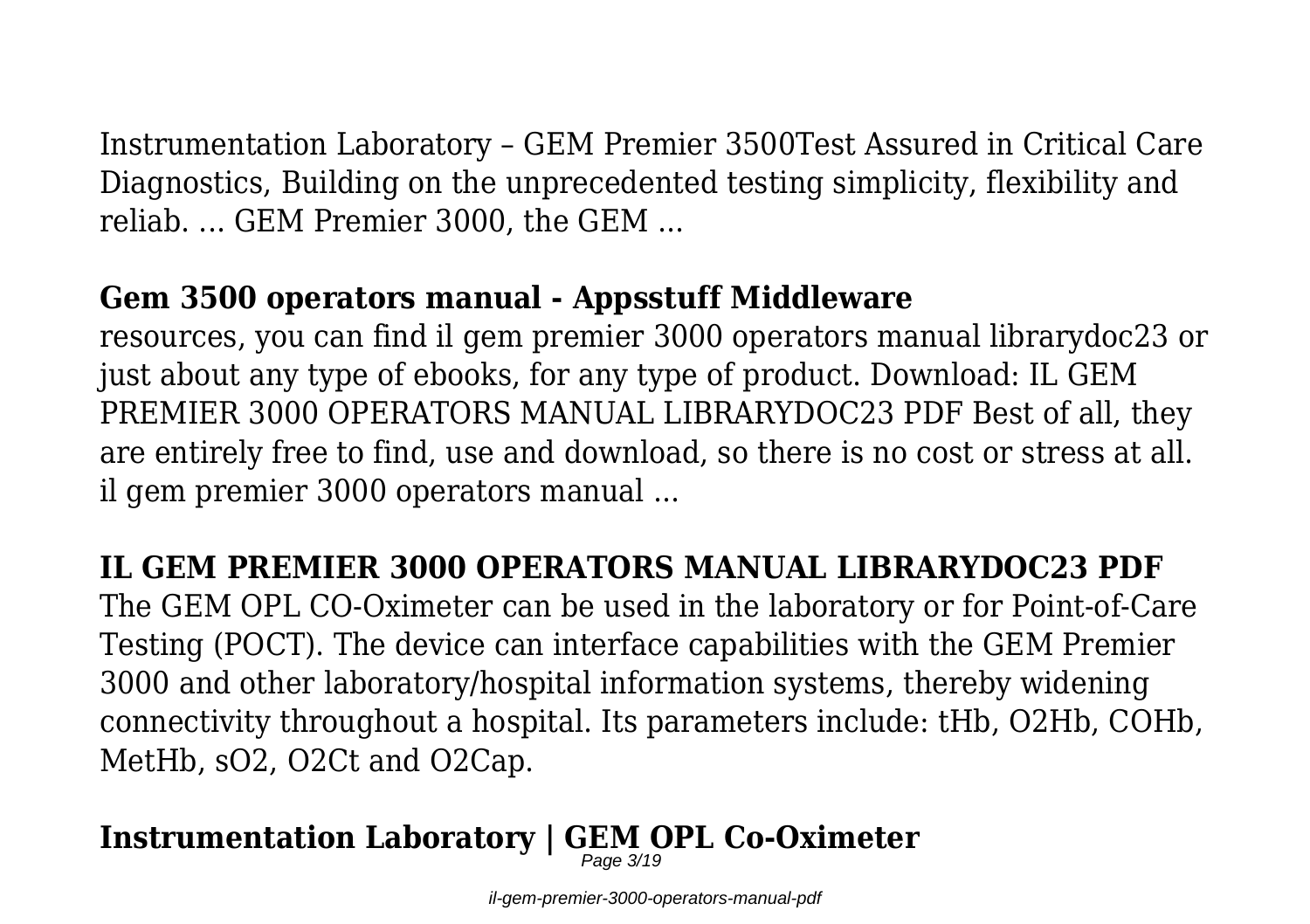Building on the unprecedented testing simplicity, flexibility and reliability of the GEM Premier 3000, the GEM Premier 3500 offers new capabilities in an enhanced system, adaptable to the needs--and volume--of the hospital and lab.With its self-contained cartridge, intuitive touch-screen displays and automated quality control, basic operation ...

#### **Instrumentation Laboratory - GEM Premier 3500 Community ...**

operator warning, sampling lockout if necessary/operator warning, sampling lockout if necessary • QC failure: ... GEMweb Plus software allows access and control from any networked PC or GEM Premier 4000 analyzer; Plus technology offers wireless communication to HIS/LIS, and remote service capabilities ...

#### **Instrumentation Laboratory, GEM Premier 4000 (in vitro ...**

www.sfgh-poct.org

# **www.sfgh-poct.org**

For Blood Gas testing, the GEM Premier family, including GEM Premier 5000, 4000, 3500 and 3000 systems, and Avoximeter™ portable CO-Oximeters, Page 4/19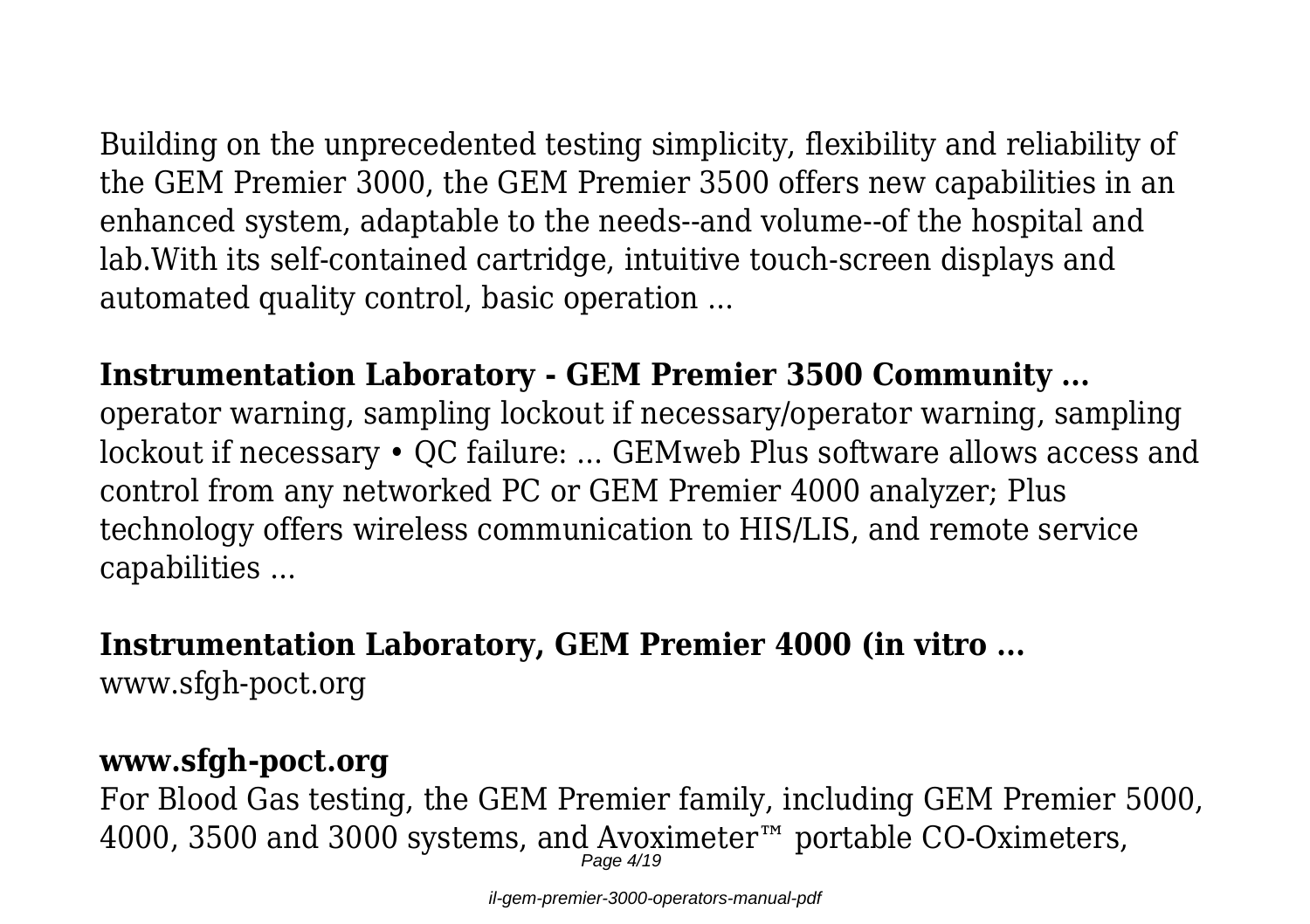simplify point-of-care operations by automating key ...

# **Instrumentation Laboratory Receives US FDA Clearance For ...**

GEM Premier 3000 system's patented, cartridge-based technology is: • Miniaturization of well-established sensor technology into a disposable ... automatically, without operator intervention. The maintenance-free, disposable cartridge is available in various test volumes and analyte menus.

# **Inside a GEM Premier 3000 with iQM Cartridge**

The IL 682 is easily customized to meet the needs of your critical care laboratory and is a perfect complement to IL's GEM Premier 3000. Together they provide a complete critical care testing station ready to deliver up to 35 critical parameters.

# **Welcome to Point of Care.net**

 The GEM Premier family, including GEM Premier 5000, 4000, 3500 and 3000 blood gas systems, as well as the GEM Premier ChemSTAT system, along with Avoximeter™ portable CO-Oximeters, simplify...

Page 5/19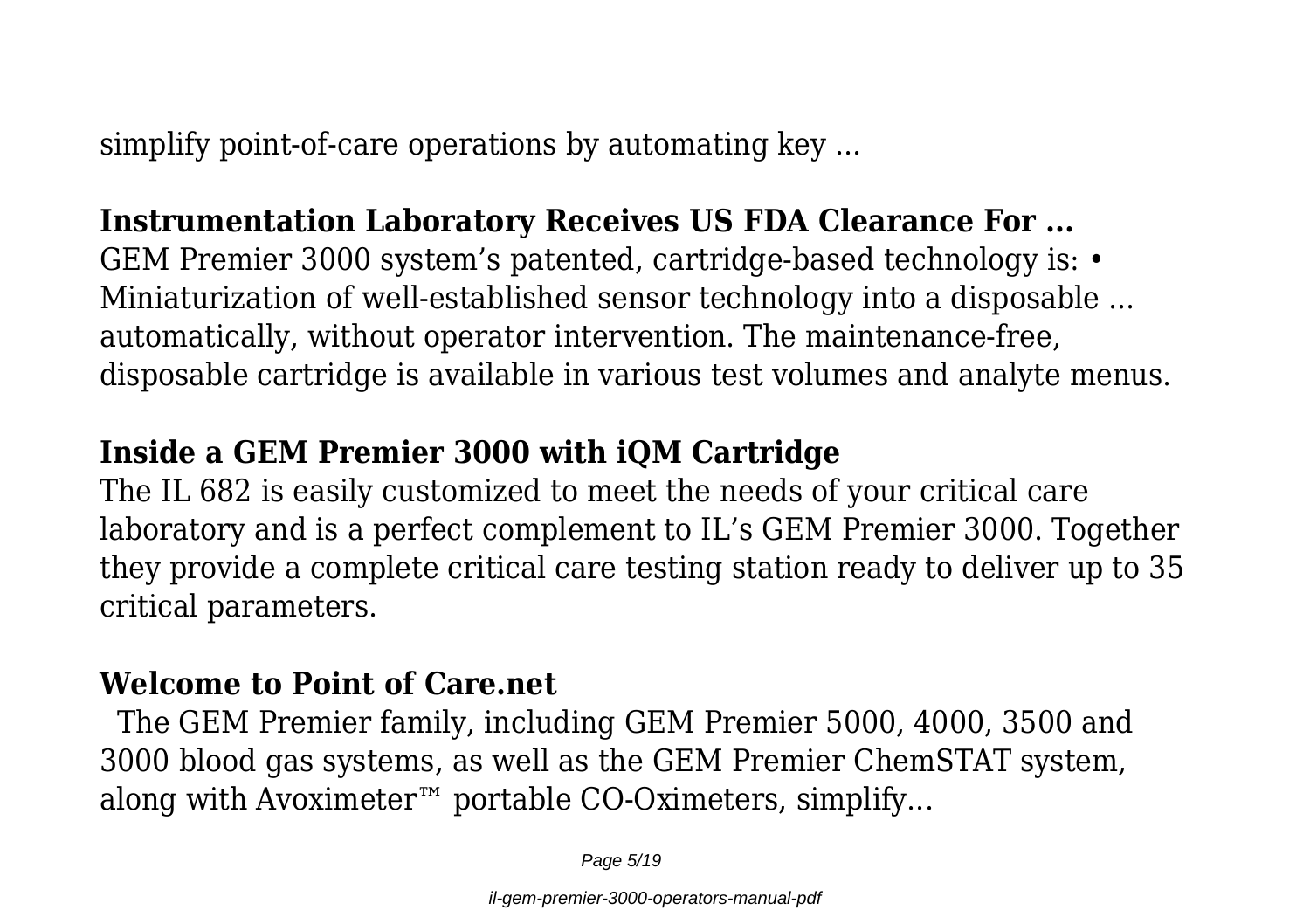# **Instrumentation Laboratory Presents New GEM Premier ...**

The GEM PCLTM (Portable Coagulation Laboratory) can be integrated to the IL GEM Premier 3000 to create a consolidated Critical Care testing workstation for Blood Gas, Electrolytes, Hematocrit, and PT, APTT, ACT, and ACT-LR in whole blood samples. • Single user interface • Integrated interface with HIS/LIS or information management system

#### **pH pCO pO Lab-Quality Results for Point-of-Care Testing**

Introducing the New GEM Premier 4000. The new whole blood analyzer that's so revolutionary and advanced, it makes life simple for everyone. Exceptionally easy to use with basic operation

# **So advanced, it's simple. So simple, it's revolutionary.**

IL GEM Premier 3000 - Blood Gas Analyzer Information . Highlights ♦ Original instrumentation provided by Instrumentation Laboratory. ♦ Total number of assays tested: 9. ♦ Diamond Down-To-Frame® refurbishment provided. ♦ Refurbishment includes disassembly and total restoration. ♦ Process continues with assembly, repair, and diagnostics. ♦ Certification concludes with calibration ...

Page 6/19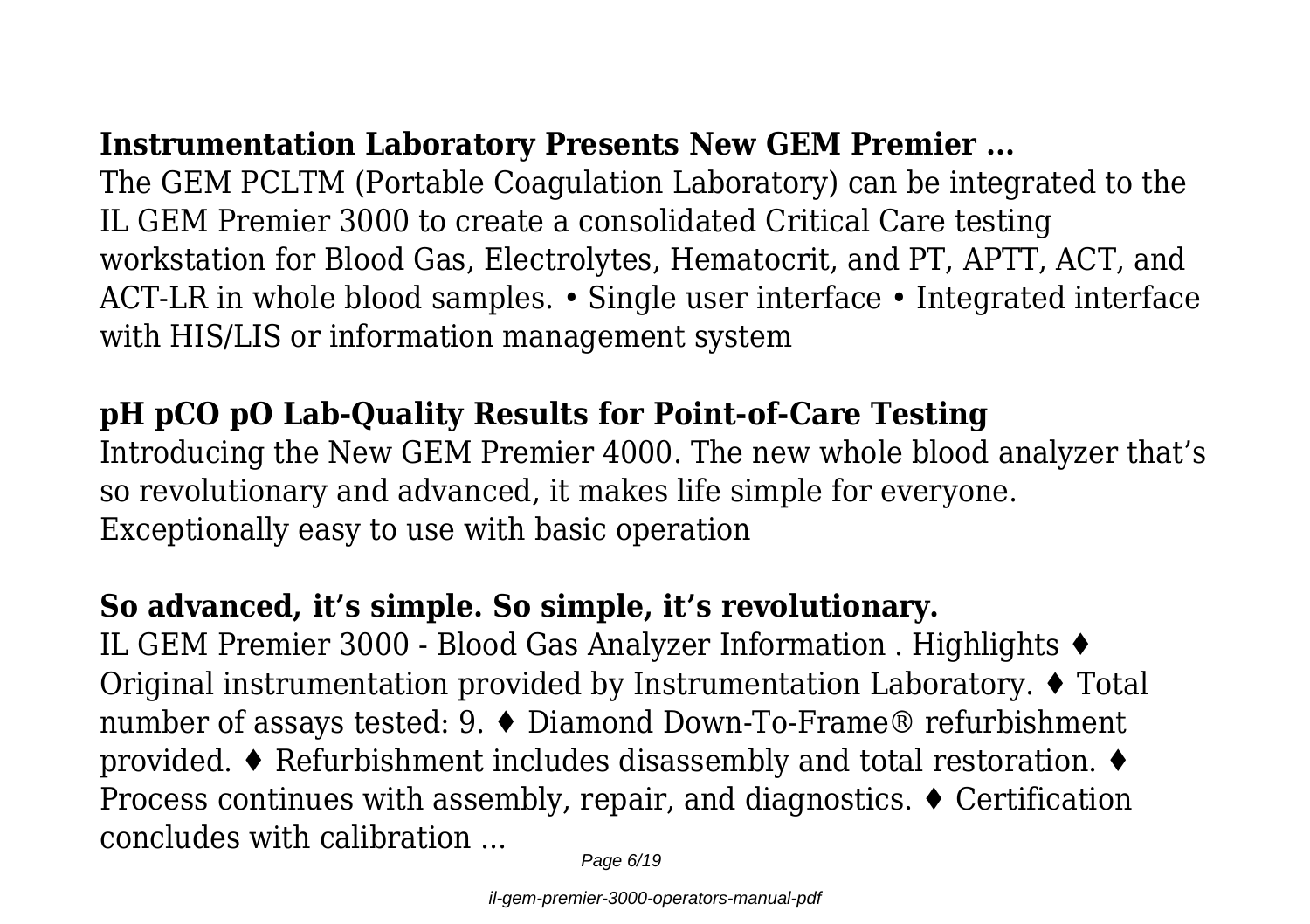#### **GEM Premier 3000 - IL - Blood Gas Analyzer**

PURPOSE OF TEST. The GEM Premier 4000 analyzer with intelligent Quality Management (iQM) is an advanced, critical care system used by health care professionals to analyze whole blood samples in point of care clinical settings.

#### **Blood Gas – GEM 4000 | SFGH-POCT Services**

The GEM Premier 3000 with extended reportable ranges for Glucose and Lactate is substantially equivalent in performance, intended use, safety and effectiveness to the currently marketed GEM Premier 3000. Performance Data Summary: Based on detection limit testing and the linearity data presented below, the claimed reportable

#### **GEM Premier 3000: Extension of Glucose and Lactate ...**

www.geotechenv.com

*Instrumentation Laboratory Presents New GEM Premier ... www.sfgh-poct.org*

Page 7/19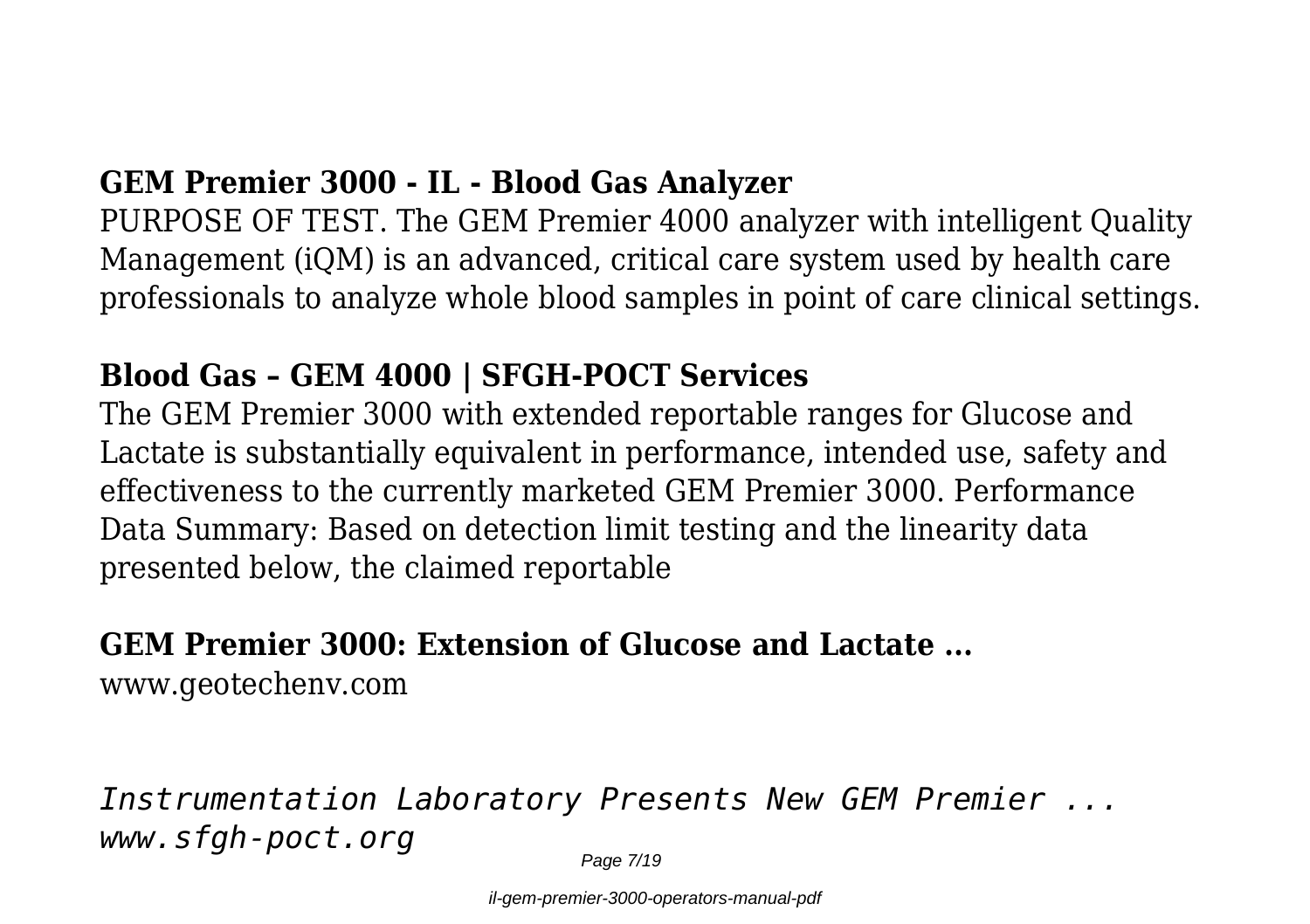# *www.geotechenv.com IL GEM Premier 3000 - Blood Gas Analyzer Information . Highlights ♦ Original instrumentation provided by Instrumentation Laboratory. ♦ Total number of assays tested: 9. ♦ Diamond Down-To-Frame® refurbishment provided. ♦ Refurbishment includes disassembly and total restoration. ♦ Process continues with assembly, repair, and diagnostics.*

*♦ Certification concludes with calibration ...*

#### **www.sfgh-poct.org**

**Laboratory (IL), is a fully automated Quality Assurance system for use on IL's GEM Premier 3000 analyzer. iQM replaces the need for conventional external Quality Control (QC) with its combination of software, Process Control (PC) Solutions, and Calibration Validaton Product (CVP) components. GEM Premier 3000 | Instrumentation Laboratory Worldwide operator warning, sampling lockout if necessary/operator warning, sampling lockout if necessary • QC failure: ... GEMweb Plus software allows access and control from any networked PC or GEM Premier 4000 analyzer; Plus technology** Page 8/19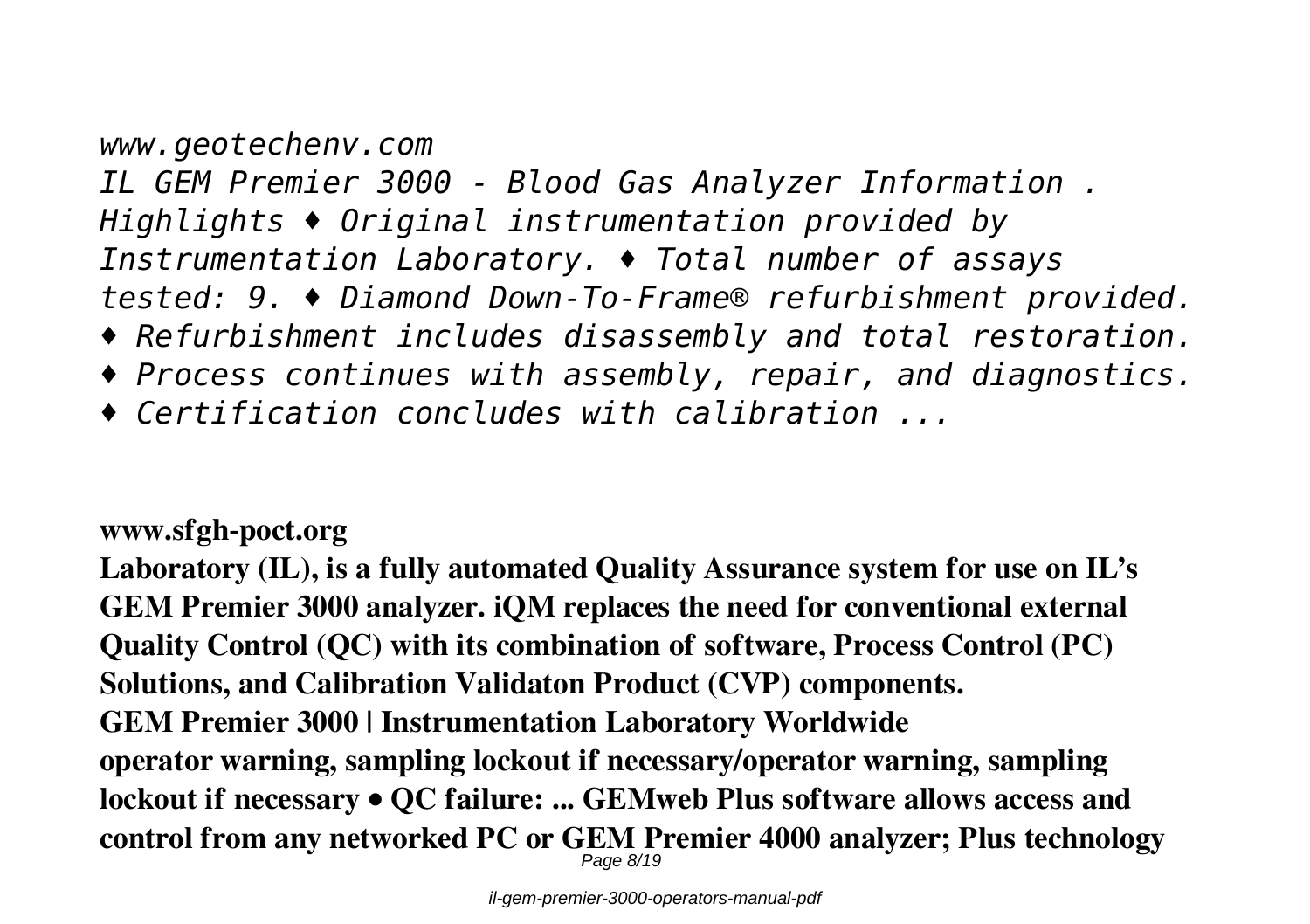#### **offers wireless communication to HIS/LIS, and remote service capabilities ... Blood Gas – GEM 4000 | SFGH-POCT Services**

**The GEM Premier 3000 system with Intelligent Quality Management (iQM) simplifies and standardizes whole blood testing while delivering rapid, quality results in the laboratory or at the point-of-care. The Standard of Care in Acute Care Diagnostics. The GEM Premier 3000 with extended reportable ranges for Glucose and Lactate is substantially equivalent in performance, intended use, safety and effectiveness to the currently marketed GEM Premier 3000. Performance Data Summary: Based on detection limit testing and the linearity data presented below, the claimed reportable**

**The GEM PCLTM (Portable Coagulation Laboratory) can be integrated to the IL GEM Premier 3000 to create a consolidated Critical Care testing workstation for Blood Gas, Electrolytes, Hematocrit, and PT, APTT, ACT, and ACT-LR in whole blood samples. • Single user interface • Integrated interface with HIS/LIS or information management system Inside a GEM Premier 3000 with iQM Cartridge**

Page  $9/19$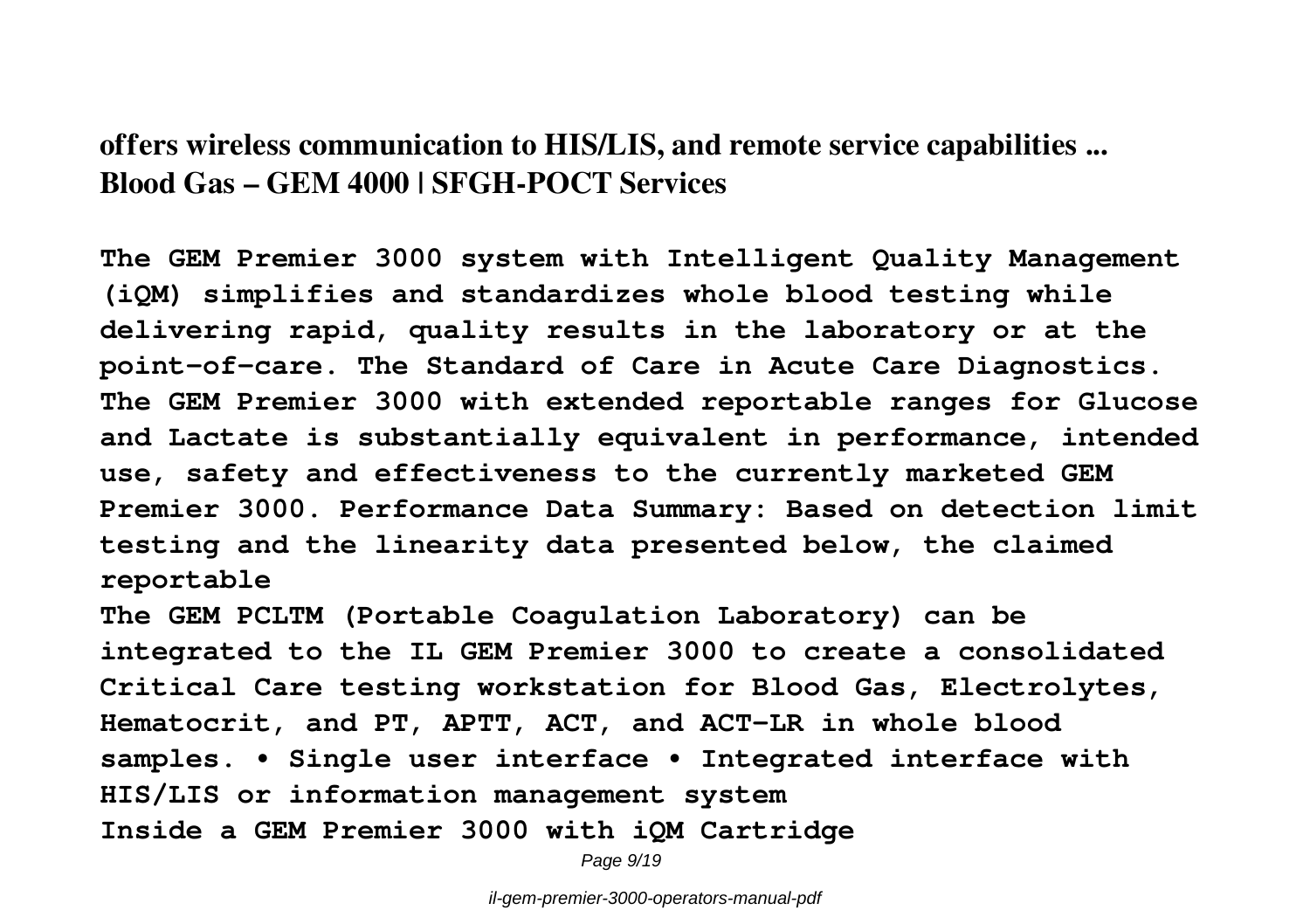**PURPOSE OF TEST. The GEM Premier 4000 analyzer with intelligent Quality Management (iQM) is an advanced, critical care system used by health care professionals to analyze whole blood samples in point of care clinical settings.**

**GEM Premier 4000 Operator's Guide. 3. LIMITED WARRANTY. Manufacturer responsibility for safety and performance. Instrumentation Laboratory (IL) is Instrumentation Laboratory – GEM Premier 3500Test Assured in Critical Care Diagnostics, Building on the unprecedented testing simplicity, flexibility and reliab. ... GEM Premier 3000, the GEM ... Building on the unprecedented testing simplicity, flexibility and reliability of the GEM Premier 3000, the GEM Premier 3500 offers new capabilities in an enhanced system, adaptable to the needs--and volume--of the hospital and lab.With its self-contained cartridge, intuitive touch-screen displays and automated quality control, basic operation ...**

**Instrumentation Laboratory Receives US FDA Clearance For ... Instrumentation Laboratory - GEM Premier 3500 Community ...**

**Il Gem Premier 3000 Operators**

Page 10/19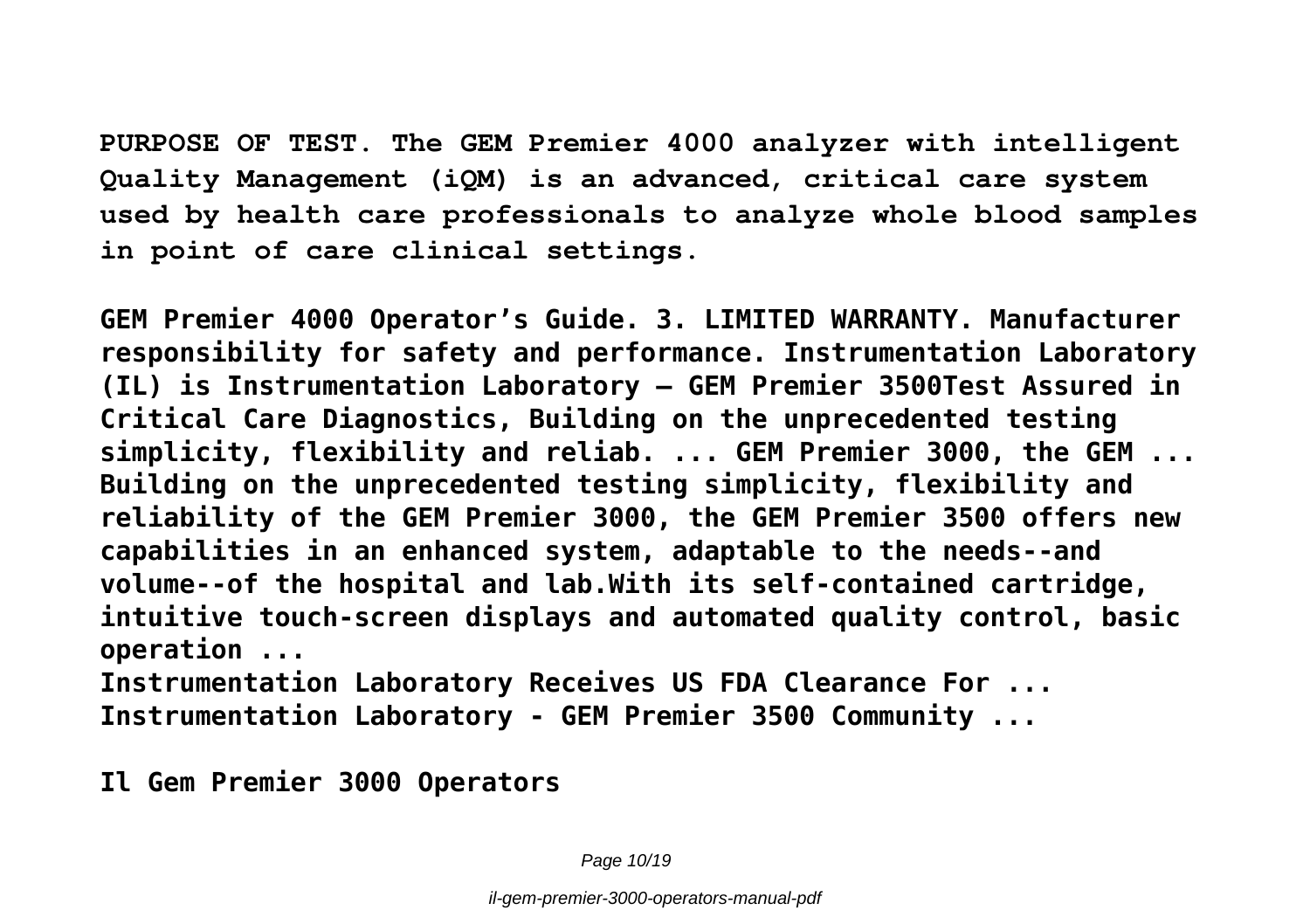GEM Premier 3000 system's patented, cartridge-based technology is: • Miniaturization of well-established sensor technology into a disposable ... automatically, without operator intervention. The maintenance-free, disposable cartridge is available in various test volumes and analyte menus.

#### **pH pCO pO Lab-Quality Results for Point-of-Care Testing**

GEM Premier 3000; Whole Blood Hemostasis Testing. ... The GEM Premier 4000 system measures pH, blood gases, electrolytes, metabolites, ... GEMweb Plus 500 Custom Connectivity is designed to simplify operator supervision and quality management with full traceability. All from a single interface, whether accessed in the lab, at the point-of-care ...

#### **IL GEM PREMIER 3000 OPERATORS MANUAL LIBRARYDOC23 PDF**

The GEM OPL CO-Oximeter can be used in the laboratory or for Point-of-Care Testing (POCT). The device can interface capabilities with the GEM Premier 3000 and other laboratory/hospital information systems, thereby widening connectivity throughout a hospital. Its parameters include: tHb, O2Hb, COHb, MetHb,  $\mathcal{O}2$ , O2Ct and O2Cap. **Instrumentation Laboratory | GEM OPL Co-Oximeter** So advanced, it's simple. So simple, it's revolutionary. **GEM Premier 4000 | Instrumentation Laboratory Worldwide**

Page 11/19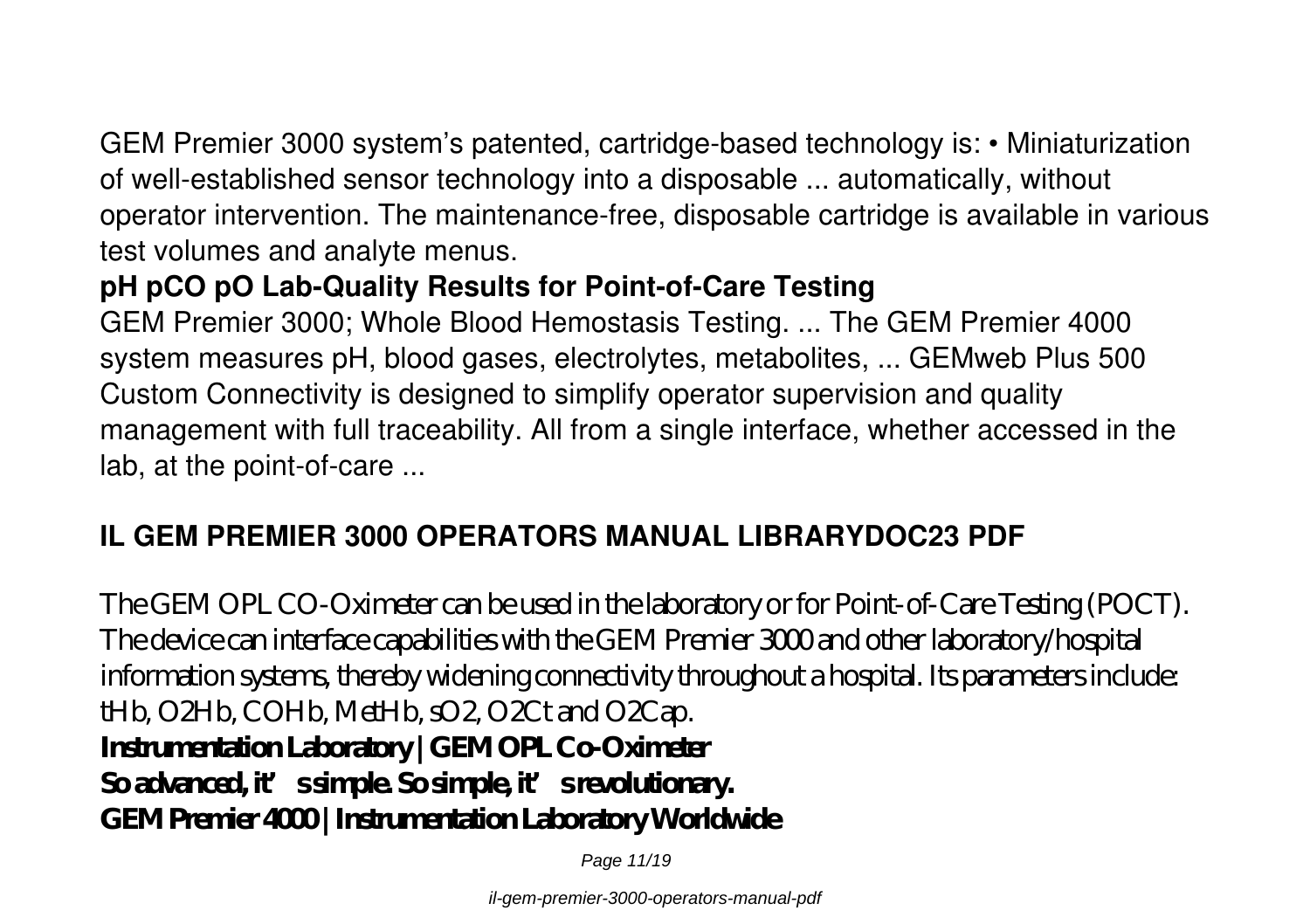**GEM Premier 3000 - IL - Blood Gas Analyzer**

*Instrumentation Laboratory, GEM Premier 4000 (in vitro ...*

*Welcome to Point of Care.net*

*Introducing the New GEM Premier 4000. The new whole blood analyzer that's so revolutionary and advanced, it makes life simple for everyone. Exceptionally easy to use with basic operation*

 *The GEM Premier family, including GEM Premier 5000, 4000, 3500 and 3000 blood gas systems, as well as the GEM Premier ChemSTAT system, along with Avoximeter™ portable CO-Oximeters, simplify...*

*The GEM Premier 3000 Management (iQM & Statistical Validation*

*Il Gem Premier 3000 Operators*

*The GEM Premier 3000 system with Intelligent Quality Management (iQM) simplifies and standardizes whole blood testing while delivering rapid, quality results in the laboratory or at the point-of-care. The Standard of Care in Acute Care Diagnostics.*

Page 12/19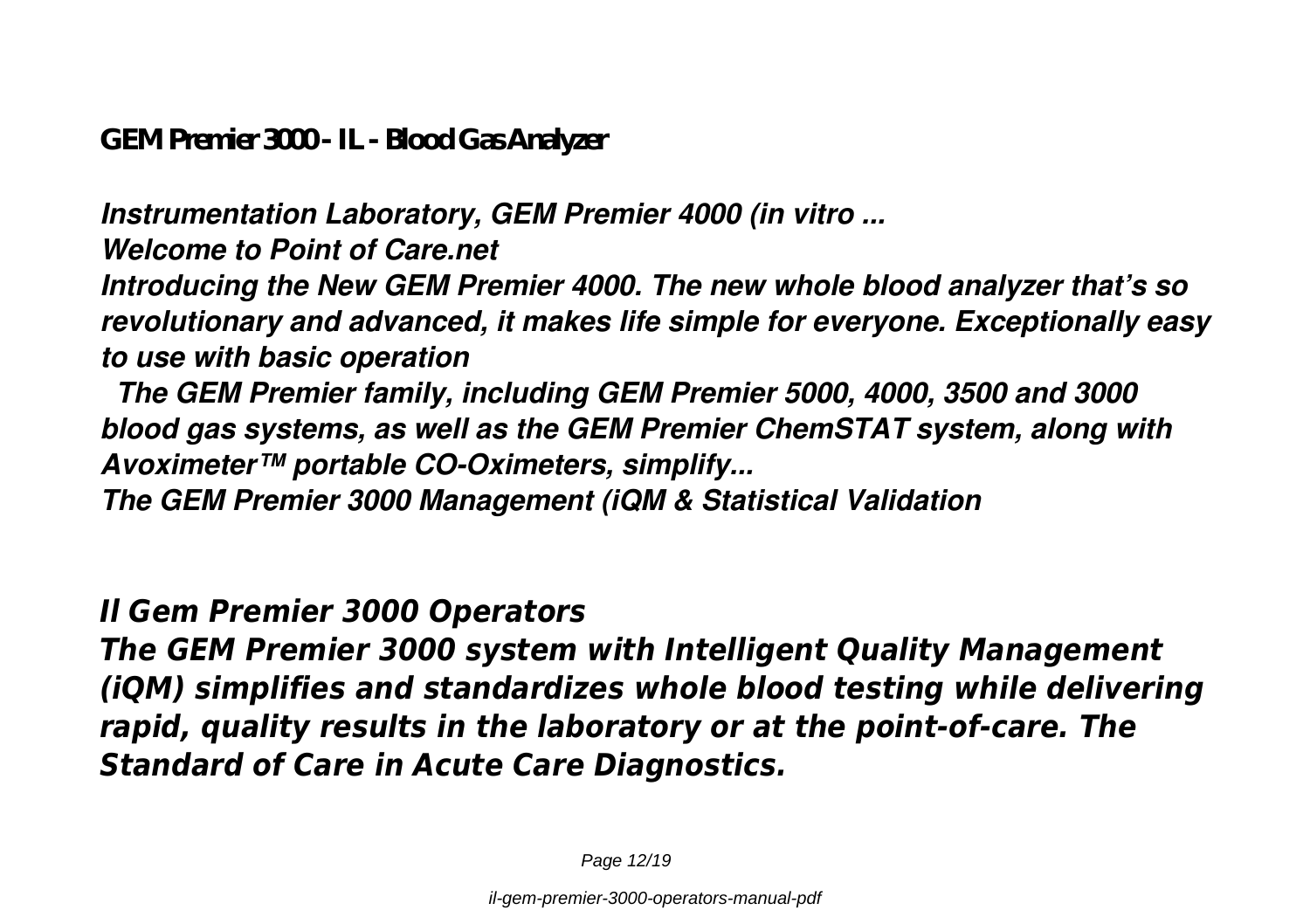*GEM Premier 3000 | Instrumentation Laboratory Worldwide Laboratory (IL), is a fully automated Quality Assurance system for use on IL's GEM Premier 3000 analyzer. iQM replaces the need for conventional external Quality Control (QC) with its combination of software, Process Control (PC) Solutions, and Calibration Validaton Product (CVP) components.*

*The GEM Premier 3000 Management (iQM & Statistical Validation GEM Premier 3000; Whole Blood Hemostasis Testing. ... The GEM Premier 4000 system measures pH, blood gases, electrolytes, metabolites, ... GEMweb Plus 500 Custom Connectivity is designed to simplify operator supervision and quality management with full traceability. All from a single interface, whether accessed in the lab, at the point-of-care ...*

*GEM Premier 4000 | Instrumentation Laboratory Worldwide GEM Premier 4000 Operator's Guide. 3. LIMITED WARRANTY. Manufacturer responsibility for safety and performance. Instrumentation Laboratory (IL) is Instrumentation Laboratory - GEM*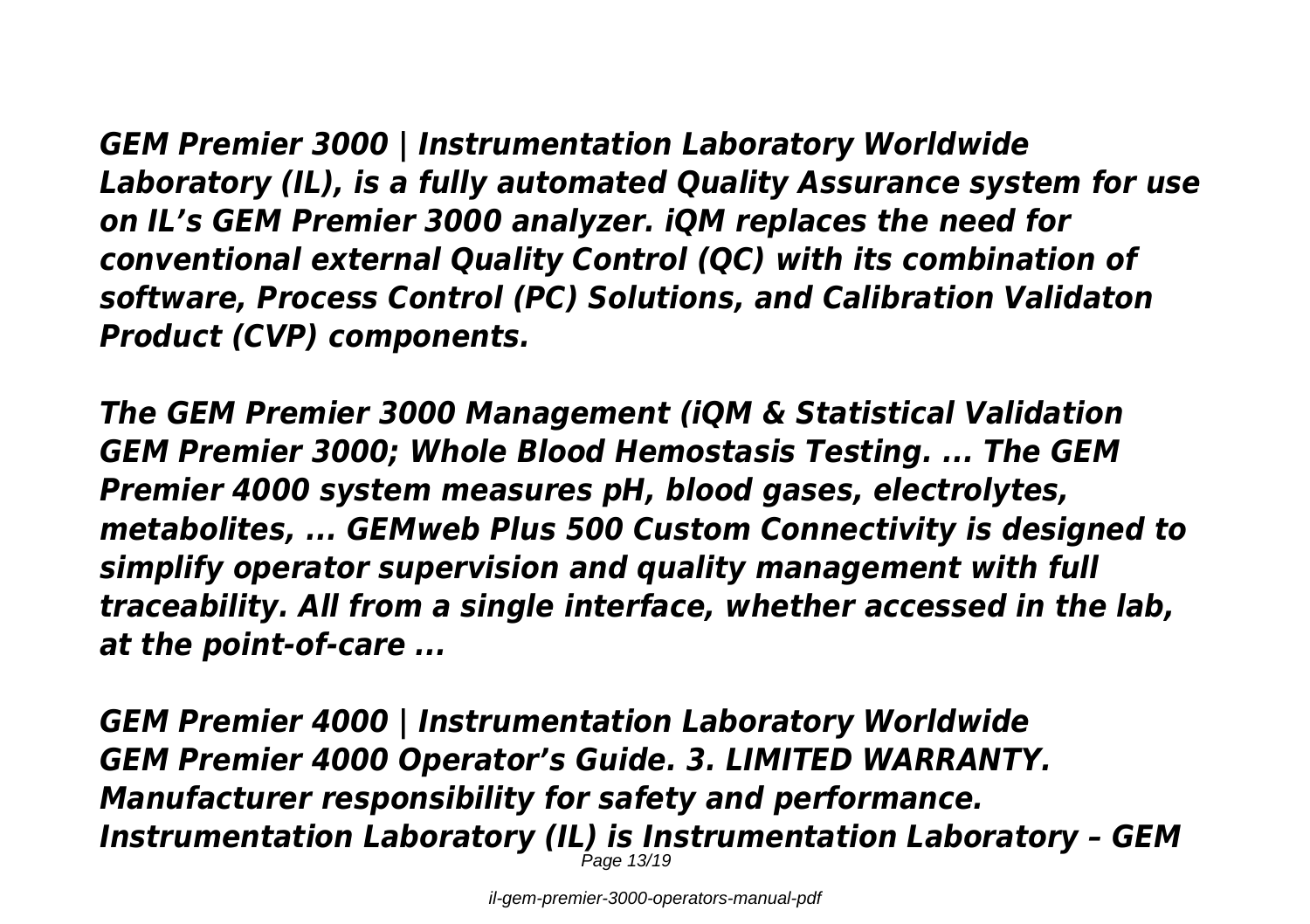*Premier 3500Test Assured in Critical Care Diagnostics, Building on the unprecedented testing simplicity, flexibility and reliab. ... GEM Premier 3000, the GEM ...*

*Gem 3500 operators manual - Appsstuff Middleware resources, you can find il gem premier 3000 operators manual librarydoc23 or just about any type of ebooks, for any type of product. Download: IL GEM PREMIER 3000 OPERATORS MANUAL LIBRARYDOC23 PDF Best of all, they are entirely free to find, use and download, so there is no cost or stress at all. il gem premier 3000 operators manual ...*

*IL GEM PREMIER 3000 OPERATORS MANUAL LIBRARYDOC23 PDF The GEM OPL CO-Oximeter can be used in the laboratory or for Pointof-Care Testing (POCT). The device can interface capabilities with the GEM Premier 3000 and other laboratory/hospital information systems, thereby widening connectivity throughout a hospital. Its parameters include: tHb, O2Hb, COHb, MetHb, sO2, O2Ct and O2Cap.*

Page 14/19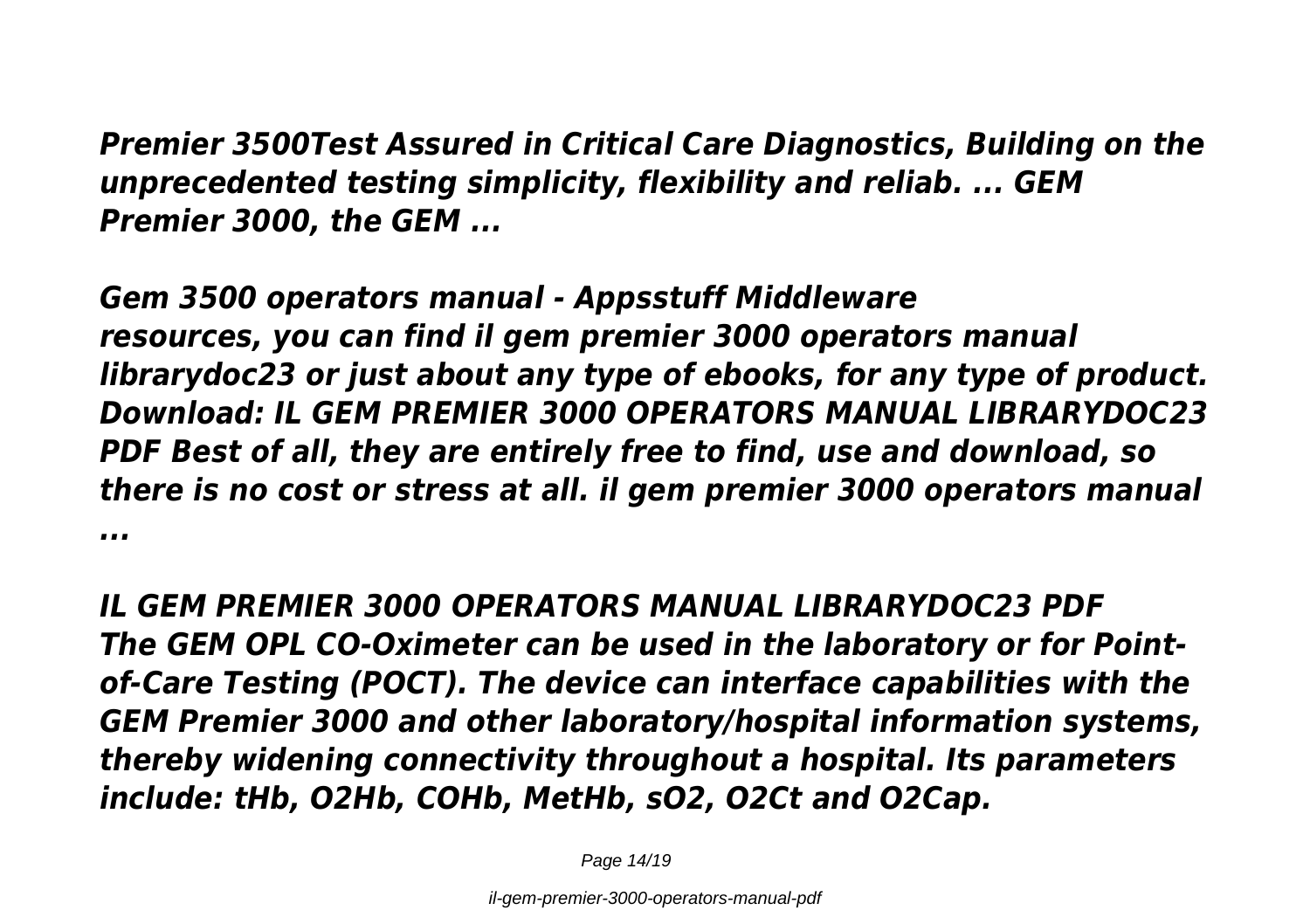*Instrumentation Laboratory | GEM OPL Co-Oximeter Building on the unprecedented testing simplicity, flexibility and reliability of the GEM Premier 3000, the GEM Premier 3500 offers new capabilities in an enhanced system, adaptable to the needs--and volume--of the hospital and lab.With its self-contained cartridge, intuitive touch-screen displays and automated quality control, basic operation ...*

*Instrumentation Laboratory - GEM Premier 3500 Community ... operator warning, sampling lockout if necessary/operator warning, sampling lockout if necessary • QC failure: ... GEMweb Plus software allows access and control from any networked PC or GEM Premier 4000 analyzer; Plus technology offers wireless communication to HIS/LIS, and remote service capabilities ...*

*Instrumentation Laboratory, GEM Premier 4000 (in vitro ... www.sfgh-poct.org*

*www.sfgh-poct.org*

Page 15/19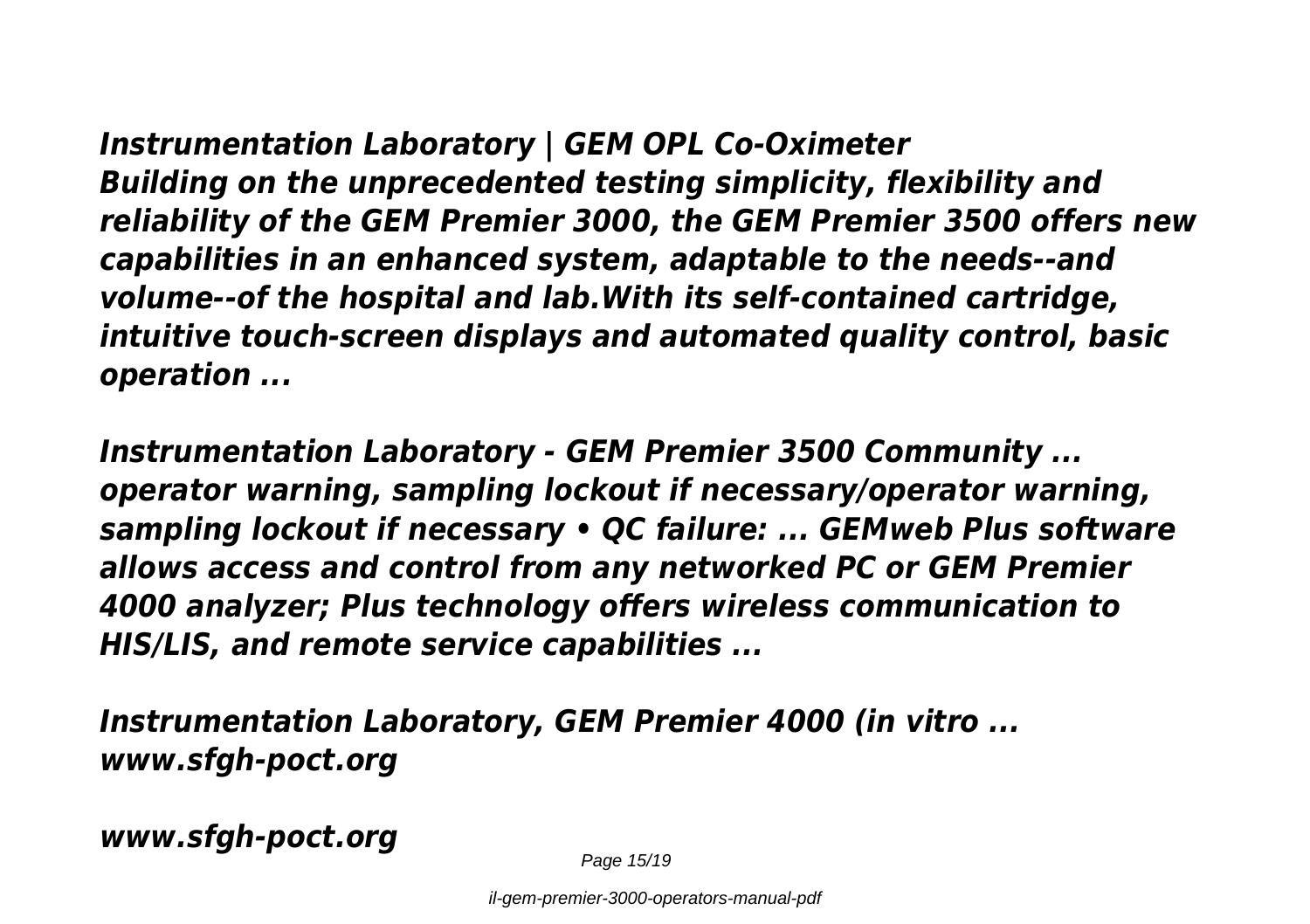*For Blood Gas testing, the GEM Premier family, including GEM Premier 5000, 4000, 3500 and 3000 systems, and Avoximeter™ portable CO-Oximeters, simplify point-of-care operations by automating key ...*

*Instrumentation Laboratory Receives US FDA Clearance For ... GEM Premier 3000 system's patented, cartridge-based technology is: • Miniaturization of well-established sensor technology into a disposable ... automatically, without operator intervention. The maintenance-free, disposable cartridge is available in various test volumes and analyte menus.*

*Inside a GEM Premier 3000 with iQM Cartridge The IL 682 is easily customized to meet the needs of your critical care laboratory and is a perfect complement to IL's GEM Premier 3000. Together they provide a complete critical care testing station ready to deliver up to 35 critical parameters.*

*Welcome to Point of Care.net The GEM Premier family, including GEM Premier 5000, 4000, 3500* Page 16/19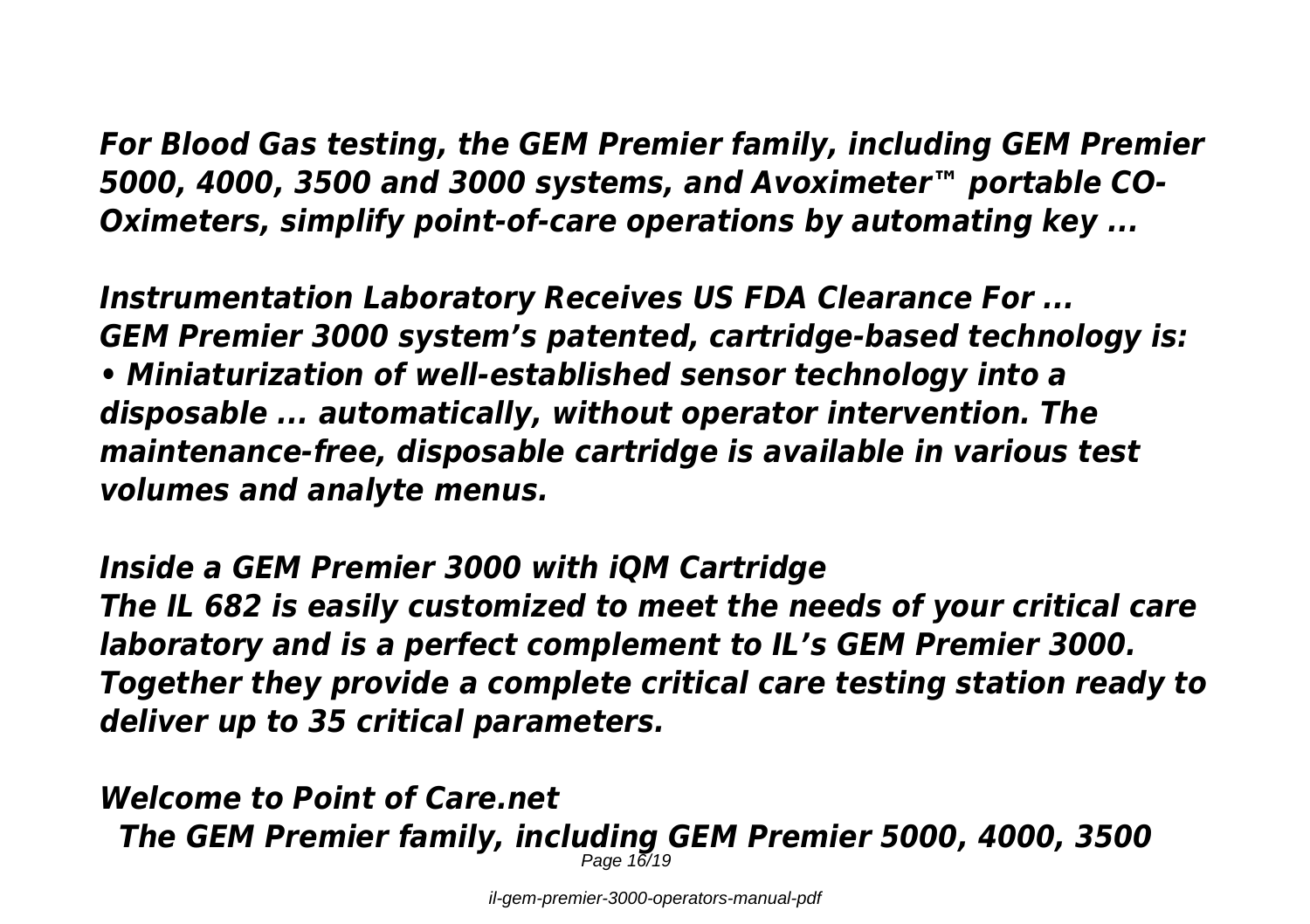*and 3000 blood gas systems, as well as the GEM Premier ChemSTAT system, along with Avoximeter™ portable CO-Oximeters, simplify...*

*Instrumentation Laboratory Presents New GEM Premier ... The GEM PCLTM (Portable Coagulation Laboratory) can be integrated to the IL GEM Premier 3000 to create a consolidated Critical Care testing workstation for Blood Gas, Electrolytes, Hematocrit, and PT, APTT, ACT, and ACT-LR in whole blood samples. • Single user interface • Integrated interface with HIS/LIS or information management system*

*pH pCO pO Lab-Quality Results for Point-of-Care Testing Introducing the New GEM Premier 4000. The new whole blood analyzer that's so revolutionary and advanced, it makes life simple for everyone. Exceptionally easy to use with basic operation*

*So advanced, it's simple. So simple, it's revolutionary. IL GEM Premier 3000 - Blood Gas Analyzer Information . Highlights ♦ Original instrumentation provided by Instrumentation Laboratory. ♦* Page 17/19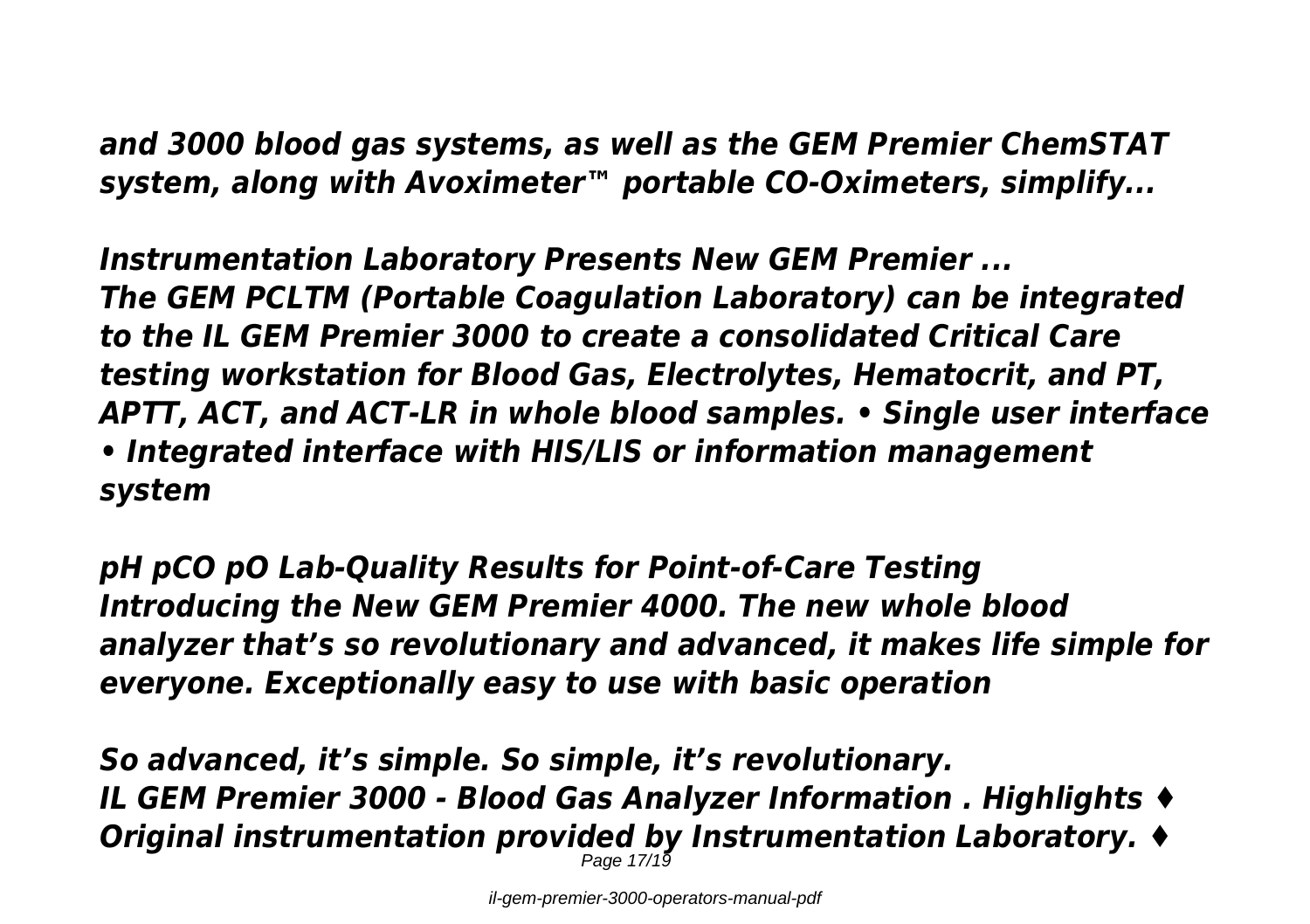*Total number of assays tested: 9. ♦ Diamond Down-To-Frame® refurbishment provided. ♦ Refurbishment includes disassembly and total restoration. ♦ Process continues with assembly, repair, and diagnostics. ♦ Certification concludes with calibration ...*

*GEM Premier 3000 - IL - Blood Gas Analyzer PURPOSE OF TEST. The GEM Premier 4000 analyzer with intelligent Quality Management (iQM) is an advanced, critical care system used by health care professionals to analyze whole blood samples in point of care clinical settings.*

*Blood Gas – GEM 4000 | SFGH-POCT Services*

*The GEM Premier 3000 with extended reportable ranges for Glucose and Lactate is substantially equivalent in performance, intended use, safety and effectiveness to the currently marketed GEM Premier 3000. Performance Data Summary: Based on detection limit testing and the linearity data presented below, the claimed reportable*

*GEM Premier 3000: Extension of Glucose and Lactate ...* Page 18/19